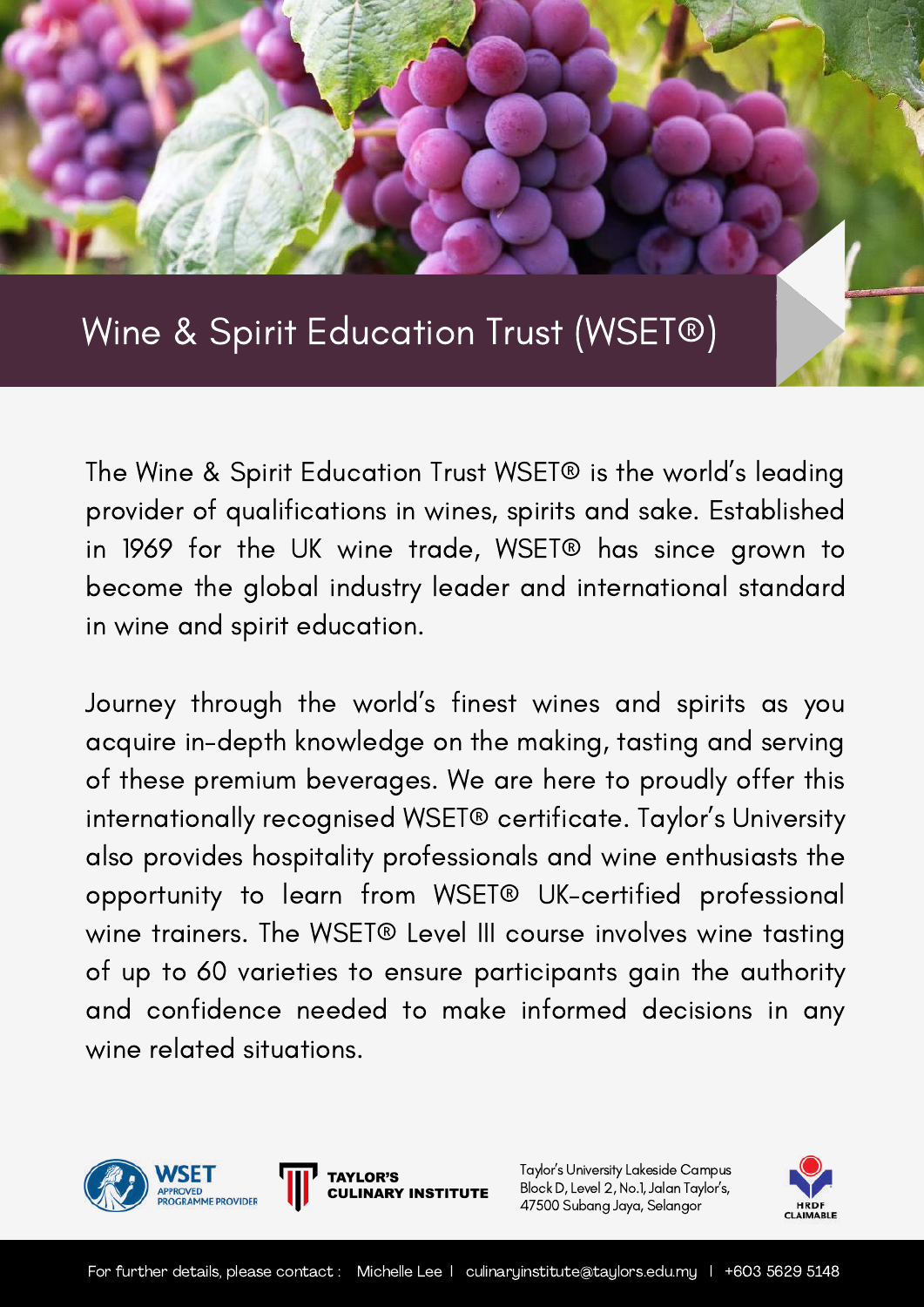# **BENEFITS OF WSET® TRAINING**



A beginner-level introduction to wine, suitable for those starting a wine career or pursuing an interest in wine. For individuals new to wine study, this qualification provides a hands-on introduction to the world of wine. You'll explore the main types and styles of wine through sight, smell, and taste, while also gaining the basic skills to describe wines accurately and make food and wine pairings. Upon successful completion you will receive a WSET certificate and lapel pin.

## **WSET® Level 2**

WSET's Level 2 Award in Wines is a beginner- to intermediate-level qualification exploring wines, suitable for industry professionals and wine enthusiasts. This qualification is intended for beginners wishing to learn about a wide range of wines or those seeking to build on the introductory knowledge gained with the WSET Level 1 Award in Wines. You'll gain knowledge of the principal and regionally important grape varieties of the world, the regions in which they are grown, and the styles of wine they produce. Through a combination of tasting and theory, you'll explore the factors that impact style and quality and learn how to describe these wines with confidence.

## **WSET® Level 3**

An advanced-level qualification for professionals working in the wine industry and for wine enthusiasts. For individuals seeking to delve deeper into the world of wines, this qualification provides a detailed understanding of grape-growing and wine-making. Upon completion you will be able to assess wines accurately and use your understanding to confidently explain wine style and quality. Upon successful completion you will receive a WSET certificate and lapel pin and will be able to use the associated WSET-certified logo.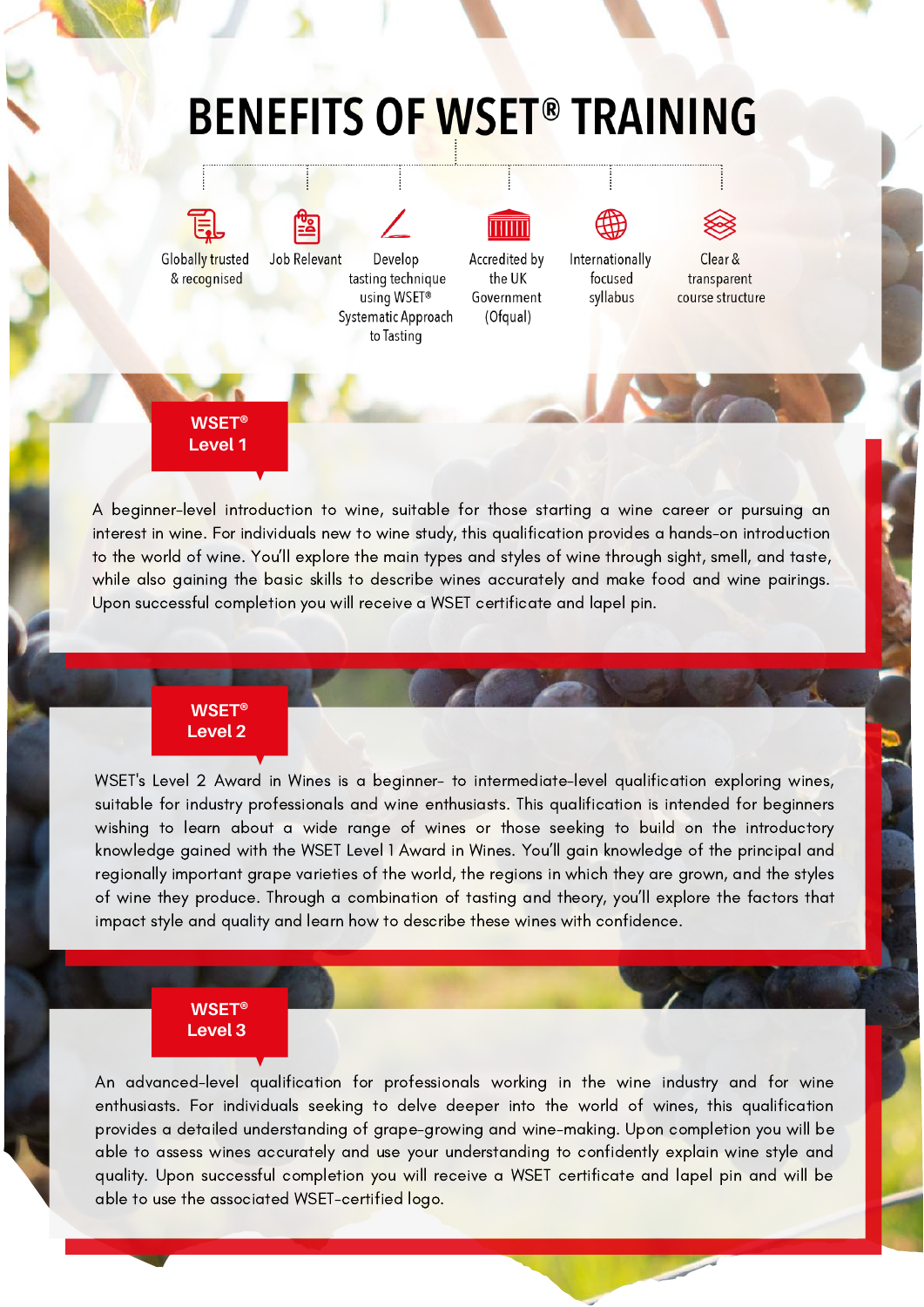# **TRAINERS PROFILE**



#### Dr. Joaquim Dias Soeiro

Head of School, School of Hospitality, Tourism and Events Faculty of Social Sciences and Leisure Management, Taylor's University

Originating from Paris, France, Joaquim moved in his early years to the South West of France. Located in Cahors, a typical gastronomic area, he grew up in the midst of vineyards and luxurious food products such as foie gras and black truffles. Joaquim is well-versed in curriculum mapping, programme development, Outcome-based Education (OBE), experiential learning. He has also developed wine workshops in India, Korea, and Malaysia. He is a certified Trainer TTT 5533, Certified Hotel Educator (American Hotel & Lodging Association), wine trainer, and WSET educator, with over 15 years of experience in France and Malaysia. In his journey, he has developed skills in case studies, interactive and experiential learning, as well as OBE (theory and practical) and specialised in hospitality management, beverage studies, and oenology.



### Reuben Suresh

Senior Lecturer, Taylor's Culinary Institure Faculty of Social Sciences and Leisure Management, Taylor's University

Reuben is a specialist in oenology (the study of wines), with Bachelor's and Master's degrees from the University of Toulouse, France. He is one of only two certified trainers in Malaysia allowed to conduct the WSET® (Wine and Spirit Education Trust) UK programmes. He is also an expert in all aspects of restaurant management, including customer service, menu planning, dining etiquette, and food preparation. Reuben received his practical training from various major international hotels in Malaysia as well as in France, Ireland, and Belgium. He joined Taylor's University College School of Hospitality, Tourism and Culinary Arts in 1997 and became a WSET UK-certified professional wine trainer in 2006. Reuben conducts training in the areas of wine, dining etiquette, restaurants, and food and beverage.